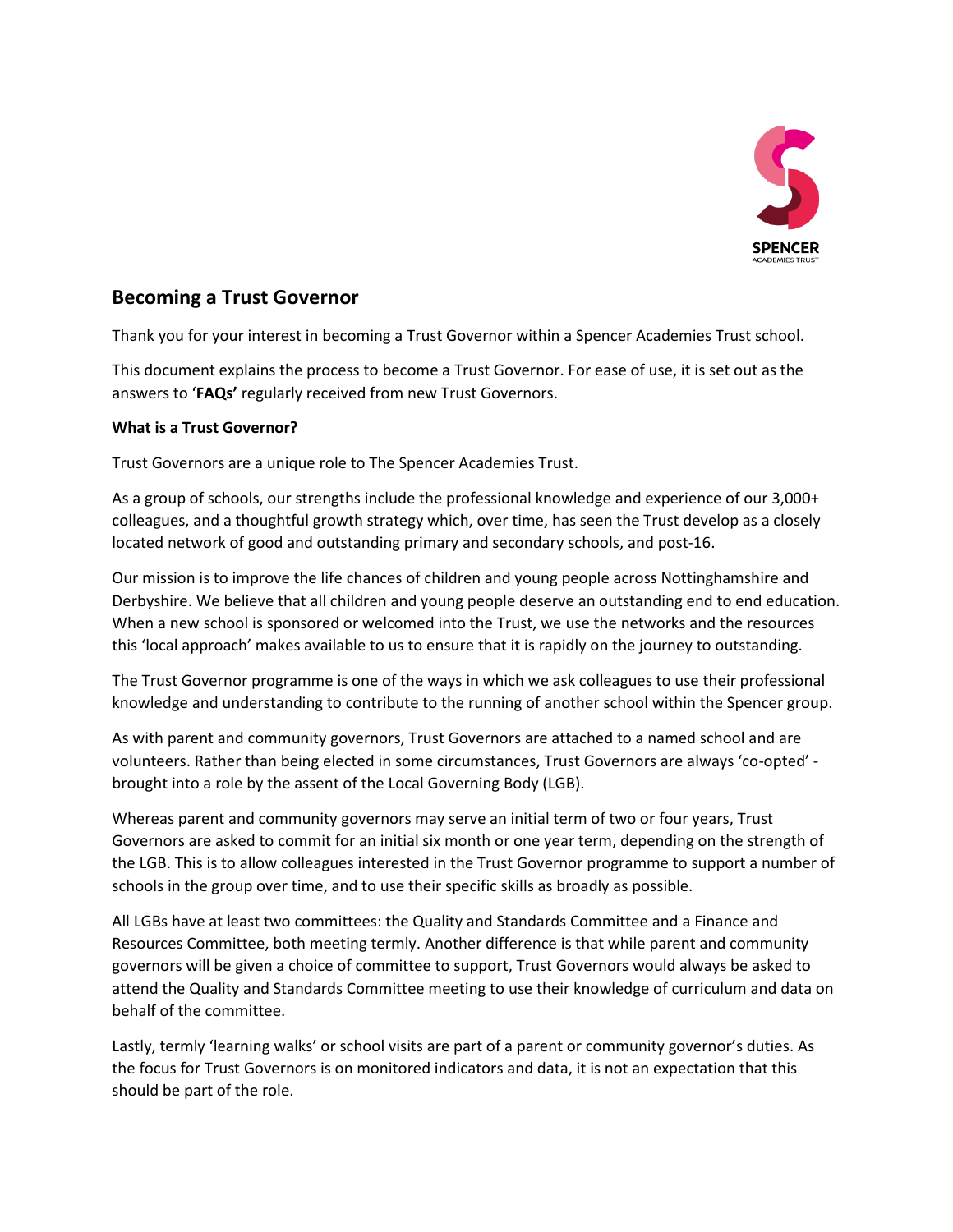## **What contribution do Trust Governors make?**

You may not have governance experience (although experiencing life as a school governor is a big part of what attracts colleagues to the Trust role) but teachers and other colleagues have an invaluable understanding of life in school, Trust values and particularly of school scrutiny and expectations. The purpose of the Trust Governor programme is to model these skills, making the work of the LGB stronger.

For example, many new school governors and boards say they find the acronyms and data metrics used in schools to be confusing. We have a full governor training programme and also encourage governors to access external training (although recognising that the difference between academy and maintained school processes can turn external training into a 'false friend') but there is no substitute for seeing effective, knowledge-based scrutiny or curriculum knowledge modelled in meetings.

Once your commitment to an LGB is completed, we hope that the skills you have shown will remain within the board, making a lasting contribution to the life of the school.

We also hope – and frequently hear – that being part of the programme will make you stronger in your own professional practice. In the first year, we have had secondary Trust Governors shocked to understand how challenging Y6 SATs are – and changing their Y7 teaching practice accordingly; secondary governors surprised and impressed by the strengths of safeguarding practice in primaries, and primary teachers benefitting from an improved understanding of transition and Y7 need.

In addition to the school you represent, your own school should therefore benefit from your contribution. Although most LGB meetings are outside school hours, we will ask your school to recognise your commitment and to make adjustments accordingly, including releasing you early if you have a meeting to attend.

## **Can I pick the school board I join?**

We will always try to take preferences (and indeed, traffic) into consideration, but will ultimately ask you to support the school where your experience is most needed. Not all Trust schools will need or want Trust Governors, while others may benefit from support from two or more colleagues, each with a distinct remit. This may particularly be the case in new boards for example, where curriculum work, policies and the school environment will be developing in tandem.

We will also consider that if you would like to volunteer for a similar school closely located to your own, that you will almost certainly be in regular professional contact. The purpose of the programme is not to provide professional or operational support, but rather governance, which requires independence of thought. We are therefore unlikely to place you in a school which you already know well.

There are three programme strands which we know to be particularly valuable for schools.

- 1. Secondary curriculum specialists or teachers in core subjects / Subject Directors to primary schools
- 2. Primary peer to peer advisors for new boards
- 3. Primary specialists advising on transition planning and Y7

Based on the determined needs of the LGB, we may ask you to consider one of these roles as a specific challenge.